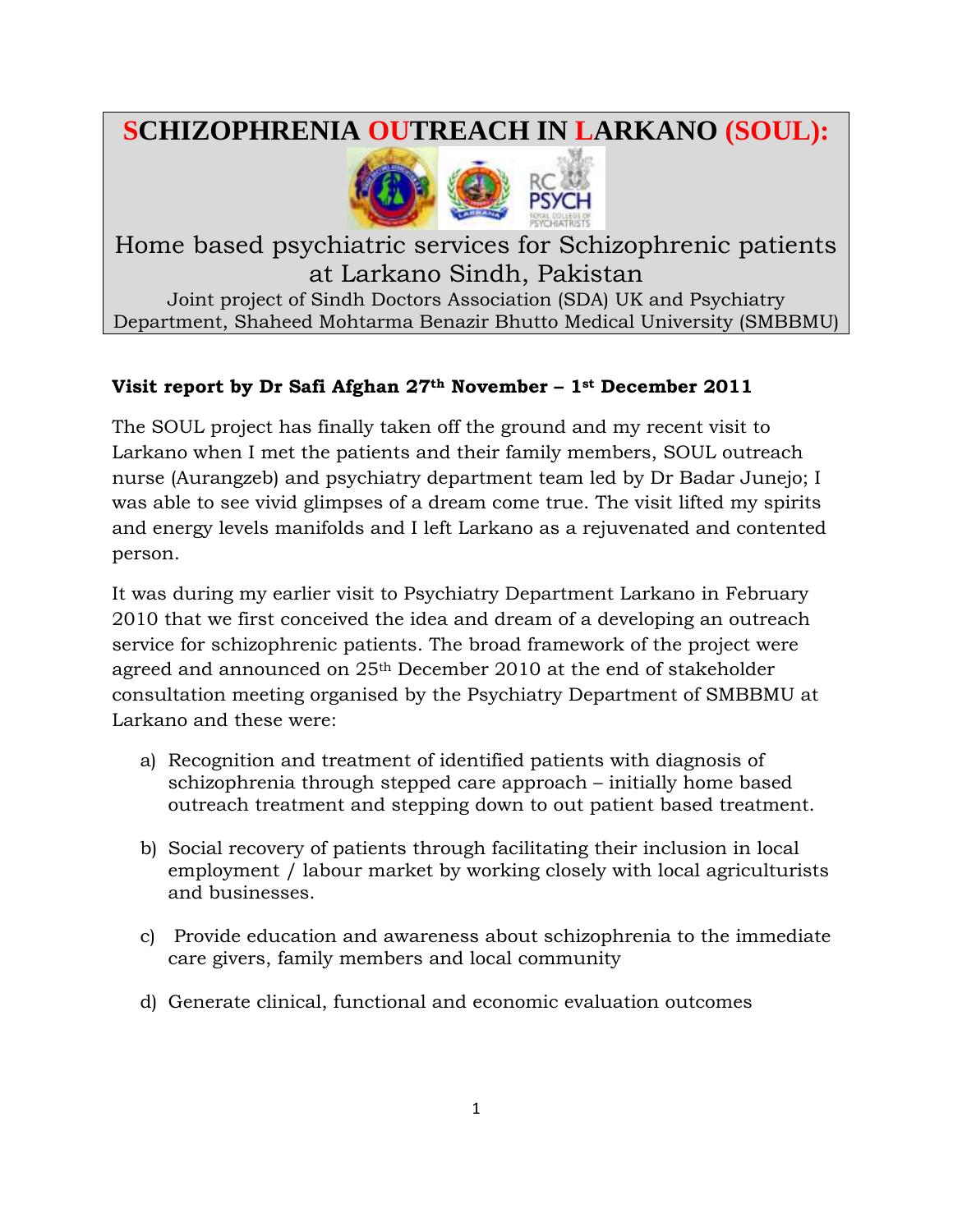We agreed to name the project as **SOUL**, which stands for '**S**chizophrenia **Ou**treach in **L**arkano'. The abbreviated name is a passionate expression of the innovative work in the neglected area of mental health care provision in a region which carries legacy of selfless devotion to the cause of poor and downtrodden, martyrdom and courage in the face of oppression.



#### **27th November 2011**

Arrived at Moenjodaro airport which is located about 20 miles from the main city of Larkano. At the Airport, I had a chance meeting with Professor Akbar Haider Soomro, Vice Chancellor of the Shaheed Mohtarma Benazir Bhutto Medical University who was on his way to Karachi. During the meeting, I shared salient features of the SOUL project and its potential benefits to the local population in the Larkano region as well as academic and clinical profile of the University. Later in the evening, I was received by Dr Badar Junejo and team in Larkano, where we discussed the progress of SOUL project, schedule of meetings over the next three days.

#### **28 November 2011**

#### **Departmental training on outcome measures - BPRS, CGI and GAF**

Dr Junejo had organised a training session at his department in the morning on 3 rating scales, which are being used as clinical and social functioning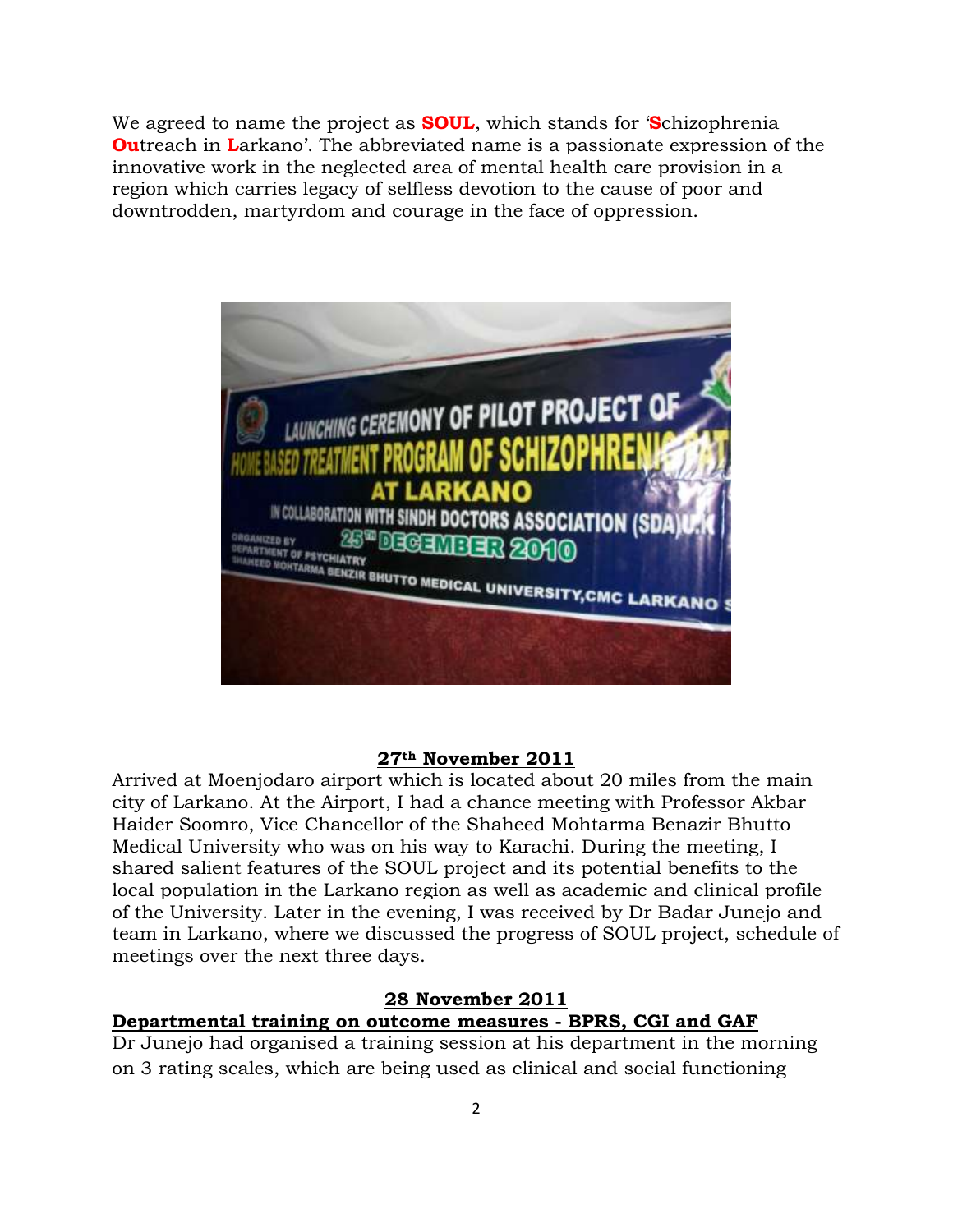outcome measures in the SOUL project. These scales are Brief Psychiatric Rating Scale (BPRS), Clinical Global Index (CGI) and Global Assessment of Functioning (GAF). The training was jointly delivered by Dr Junejo and myself and was attended by most of the psychiatry department doctors as well as Aurangzeb, who works as an outreach nurse for the SOUL project. The first session was devoted to the BPRS, its layout, elements and clinical benefits. It was agreed to hold a second session to cover CGI and GAF as well as pilot the scales on couple of patients to give opportunity to the team doctors to become familiar with these scales.

It was agreed that I will send BPRS training PPT presentation to Dr Junejo so that this training is repeated for at least two more times (on 6 monthly intervals) for the benefit of department doctors and for new doctors and PG trainees.



Training session on BPRS in progress on 28th November 2011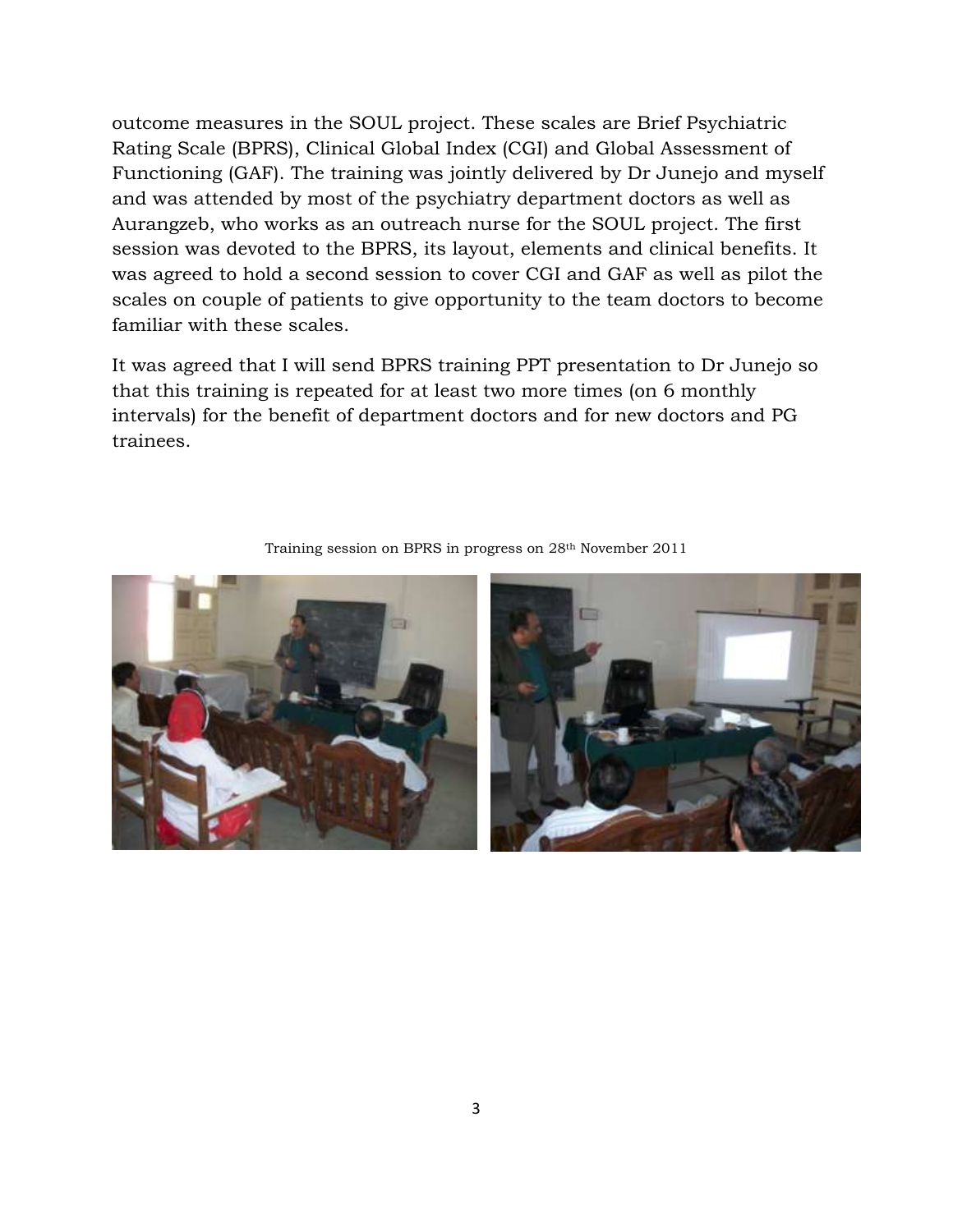#### **Visiting patients and carers**



The afternoon was devoted to visit some of the patients in their homes in the company of Aurangzeb, our outreach nurse. I was particularly impressed with Aurangzeb's devotion, his rapport and communication skills with patients and carers as well as sensible record keeping and progress notes. I was able to visit 5 patients in their homes and spent time with them as well as family members. These visits helped me understand the magnitude of work in the area, need for further refinement and improvement in the project. The visit also helped review the patients progress and suggest changes in the treatment.

With outreach nurse, patient and carer (with latter's permission)

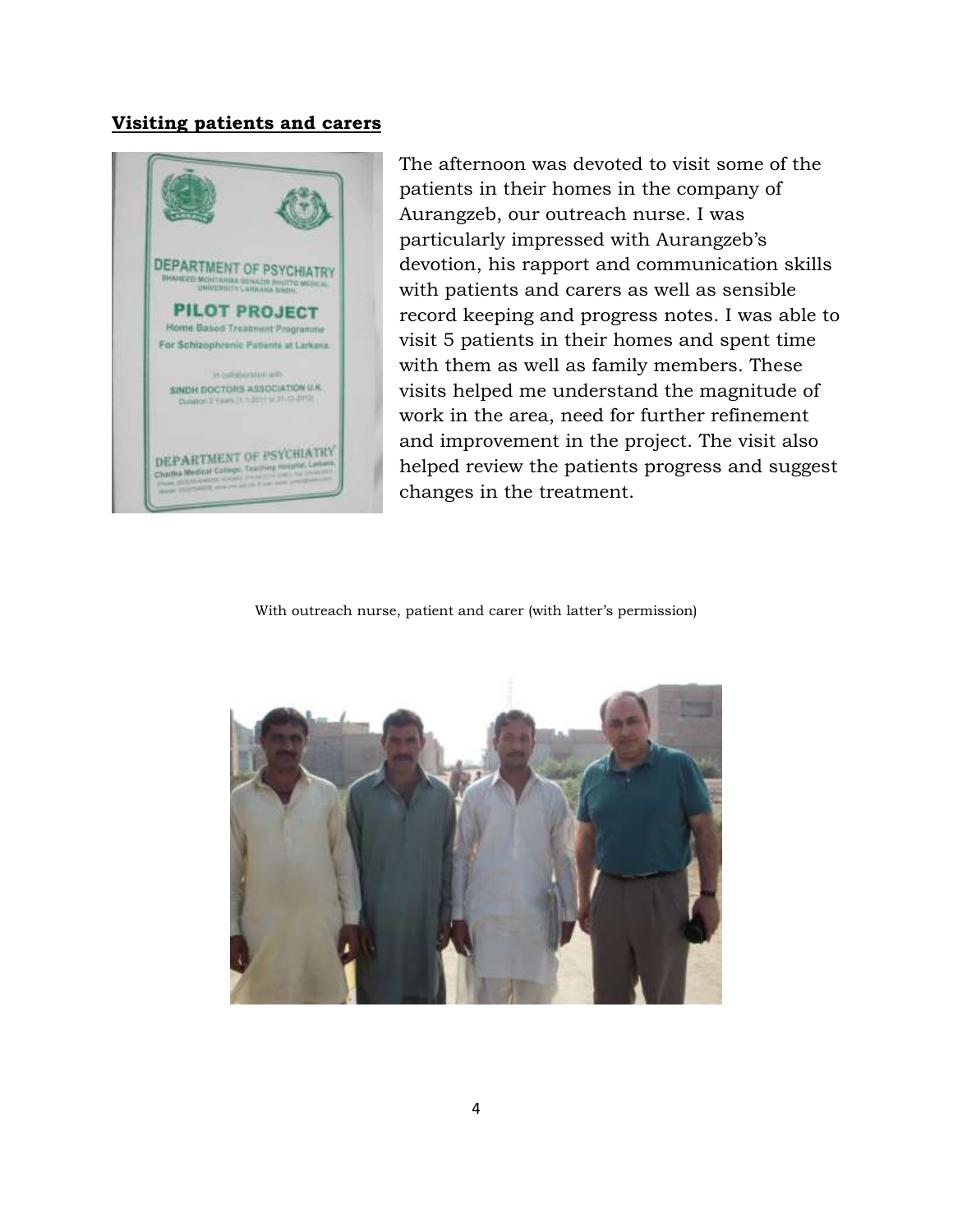#### **Lecture on Schizophrenia and evidenced based treatments to SMBBMU Consultants and local GPs**

I had the privilege to spend the evening of 28th November to offer an interactive session on current concepts of recognition, diagnosis and biological and psychosocial treatments of schizophrenia with most of the senior consultants affiliated with SMBBMU, Larkano and about 5 local GPs. My presentation was followed by Q&A session. The meeting was hosted by Dr Badar Junejo and also joined by members of psychiatry department.



Presentation to Consultants and GPs on Schizophrenia

#### **29th November 2012**

#### **Meeting with patients, care givers and representatives of NGOs / Media**

The main event of my 3 day trip was to see the impact of the SOUL project as seen through the patients and family members through an interactive meeting for which preparations and date had been fixed in advance. The meeting started with brief address from Dr Junejo, providing an overview as well as progress on the project and encouraging the audience to give their feedback and suggestions for further improvement in the work. Dr Junejo also acted as a facilitator to get feedback from some of the patients as well as most of the care givers. The overall feedback was extremely positive in terms of improvement in the quality of life of patients and reduction in the burden of care for the family members. Dr Zulfiqar Rahujo, another active member of the department and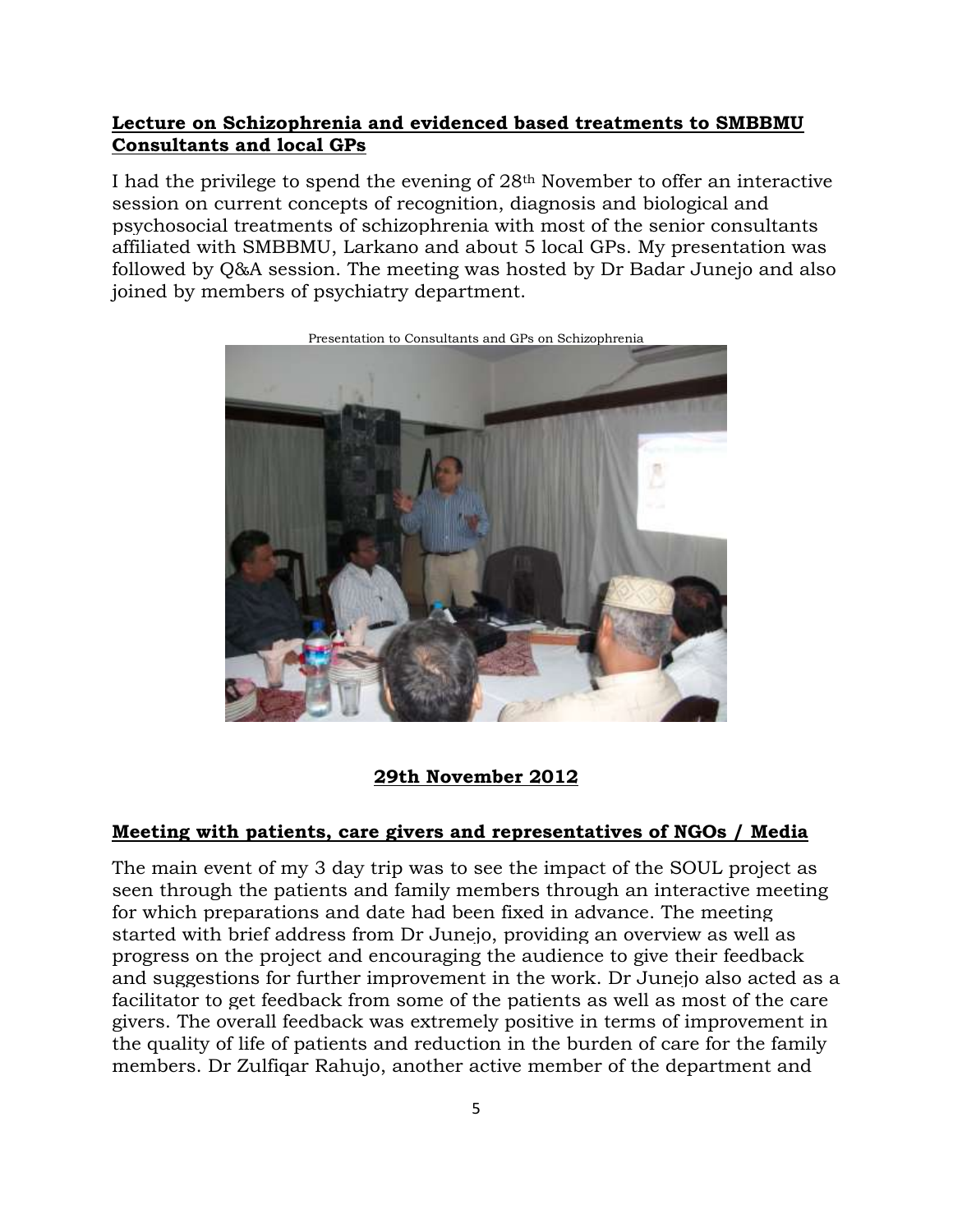some NGO representatives also spoke on the occasion and gave valuable suggestions. Some of the photographs of the event have been included in the report. We intend to place the short edited version of the video on the website as well.



Photographs of the meeting with patients and care givers held on 30<sup>th</sup> November 2011



With Dr Badar, Aurangzeb and others at Family and Carers Meeting on 29th November 2011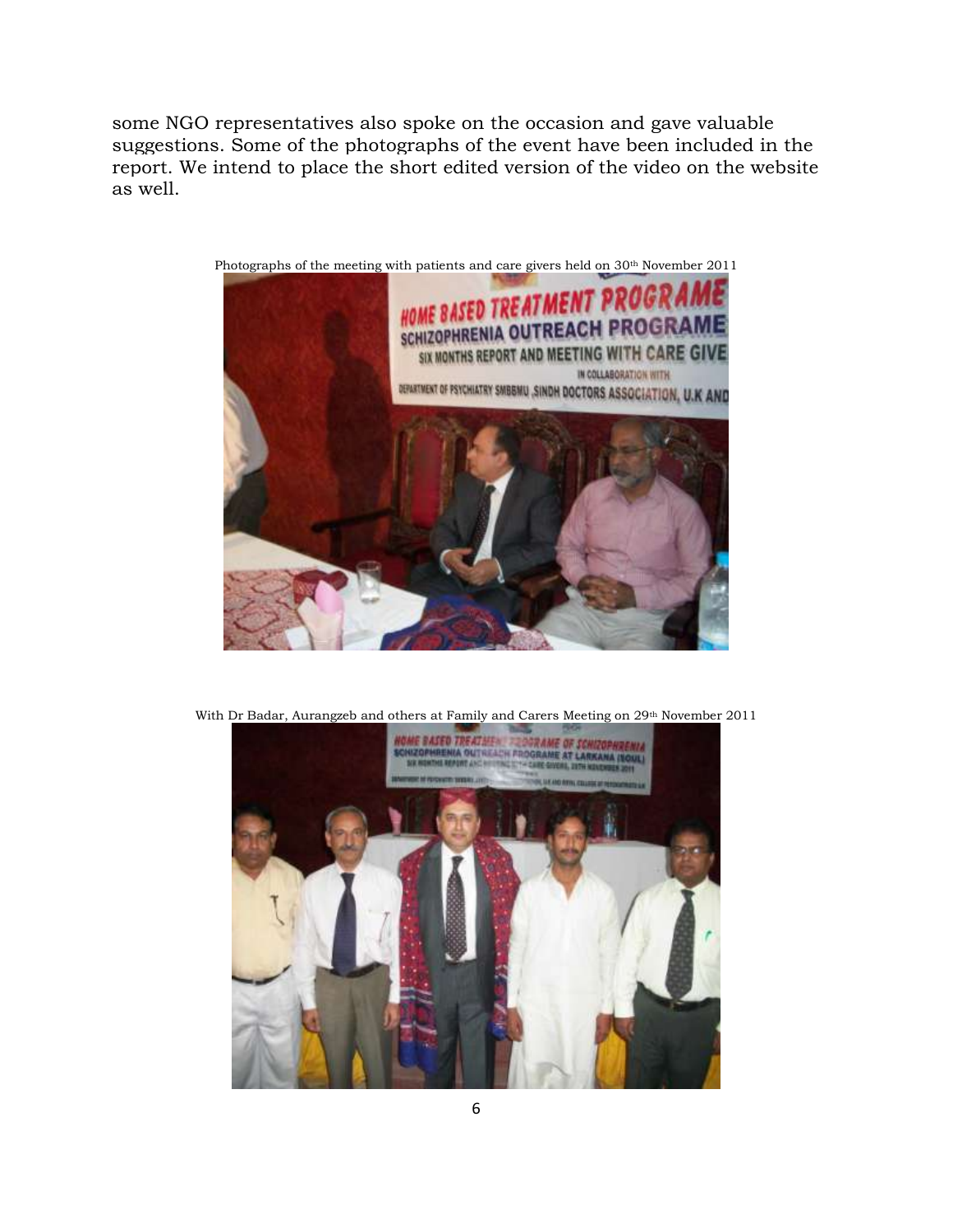#### With Dr Junejo



Audience

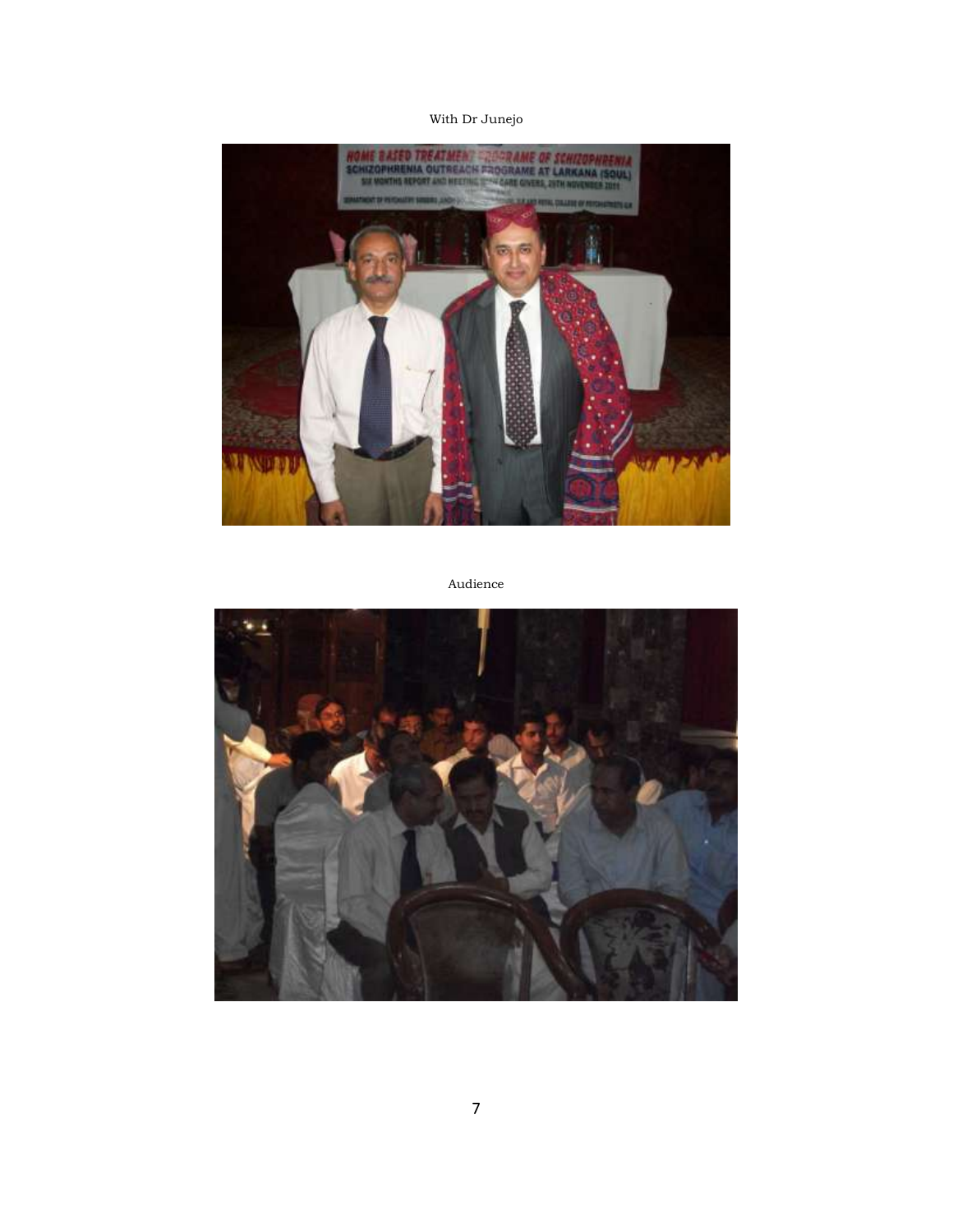## **30th November 2011**

## **Followup training sesison on BPRS, CGI and GAF**

Dr Junejo organised a followup training session on Wednesday 30<sup>th</sup> November 2011 for the psychiatry department doctors to pilot the rating scales on some of the in-patients of his department. This was a morning session that lasted from 10.00 AM to 12.30 PM and was extremely productive for the team doctors in better understanding and utility of the rating scales in capturing clinical and functional outcomes.



Training session in progress

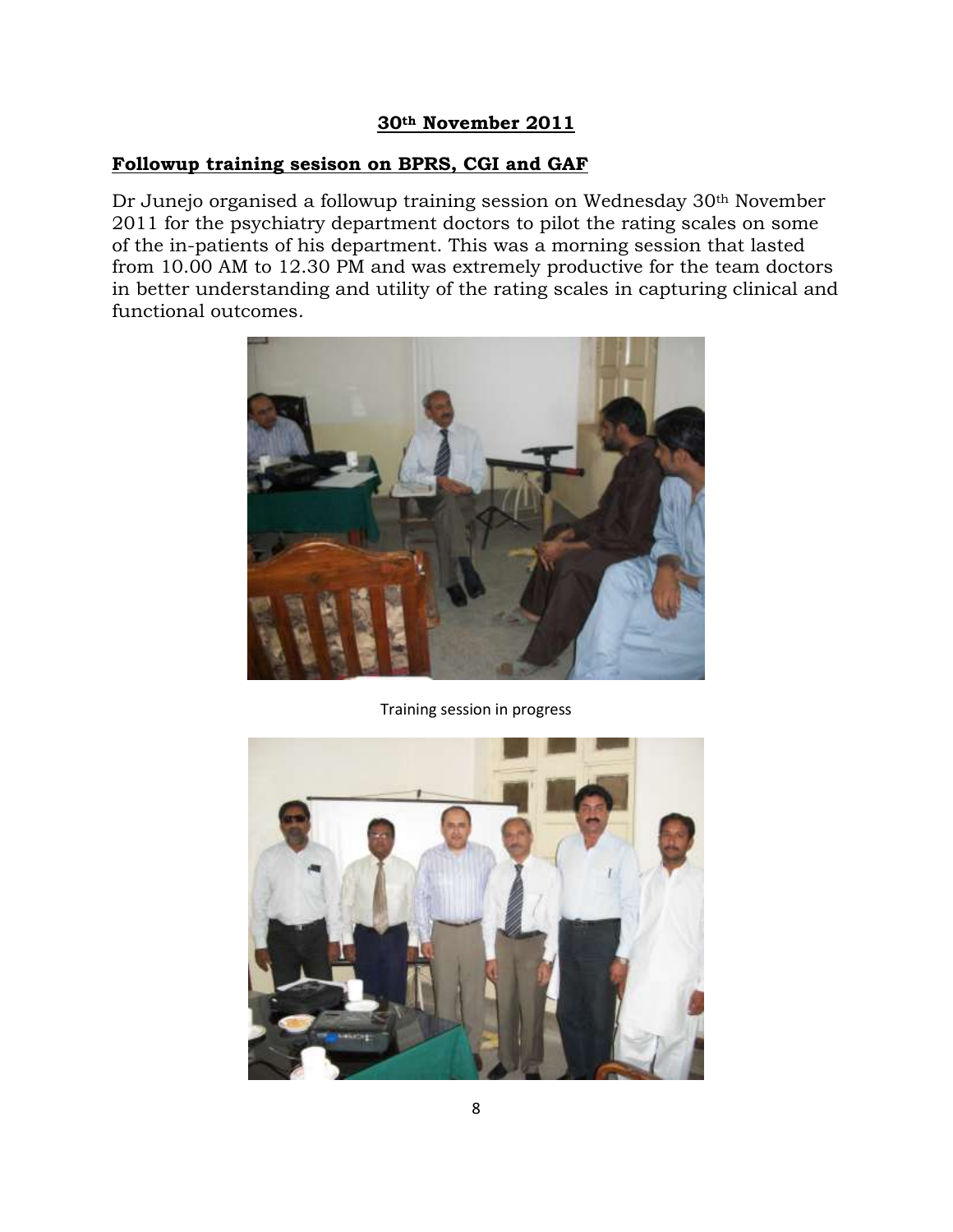#### **1st December 2011**

#### **Concluding meeting with Dr Junejo and team**

At the end of my 3 day visit, I held a very constructive and productive meeting with Dr Junejo, Dr Rahujo, other team doctors and Aurangzeb to strengthen the SOUL project.

Following actions were agreed:

## **Greater Departmental involvement and ownership in the project**

It was agreed to maximise engagement and involvement of the psychiatry department doctors so that the projects is fully owned by all. This will facilitate better coordination and communication among the department led by Dr Badar Junejo, Head of Department. Following initiatives were agreed:

## **a) Monthly meetings of the department doctors and outreach nurse on first Monday of every month**

It has been agreed that Department of Psychiatry at Larkano will hold monthly meetings every Saturday afternoon to look at the progress of the project. I will also try to link up with the meeting via Skype which will provide me with the opportunity to be part of the discussion. The first meeting has been planned for Saturday 7th January 2011.

## **b) Providing honorarium to the doctors doing home assessments and follow-up**

Doctor providing initial full assessment will be paid Rs 200.00 and Rs 100.00 for follow-up visits (they will be expected to complete the case notes, outcome measures and discuss the treatment plan with the patient, care givers and outreach nurse. If the doctor makes a total of 6 home visits in a year, the annual cost of honorarium will be Rs. 200 + Rs  $500 = Rs \, 700.00$ 

The doctors will be aware that the small amount of honorarium is not the exact value of their involvement, but is an attempt to cover the cost of their time and fuel spent in doing home visits (which they would not normally undertake as part of their usual job description).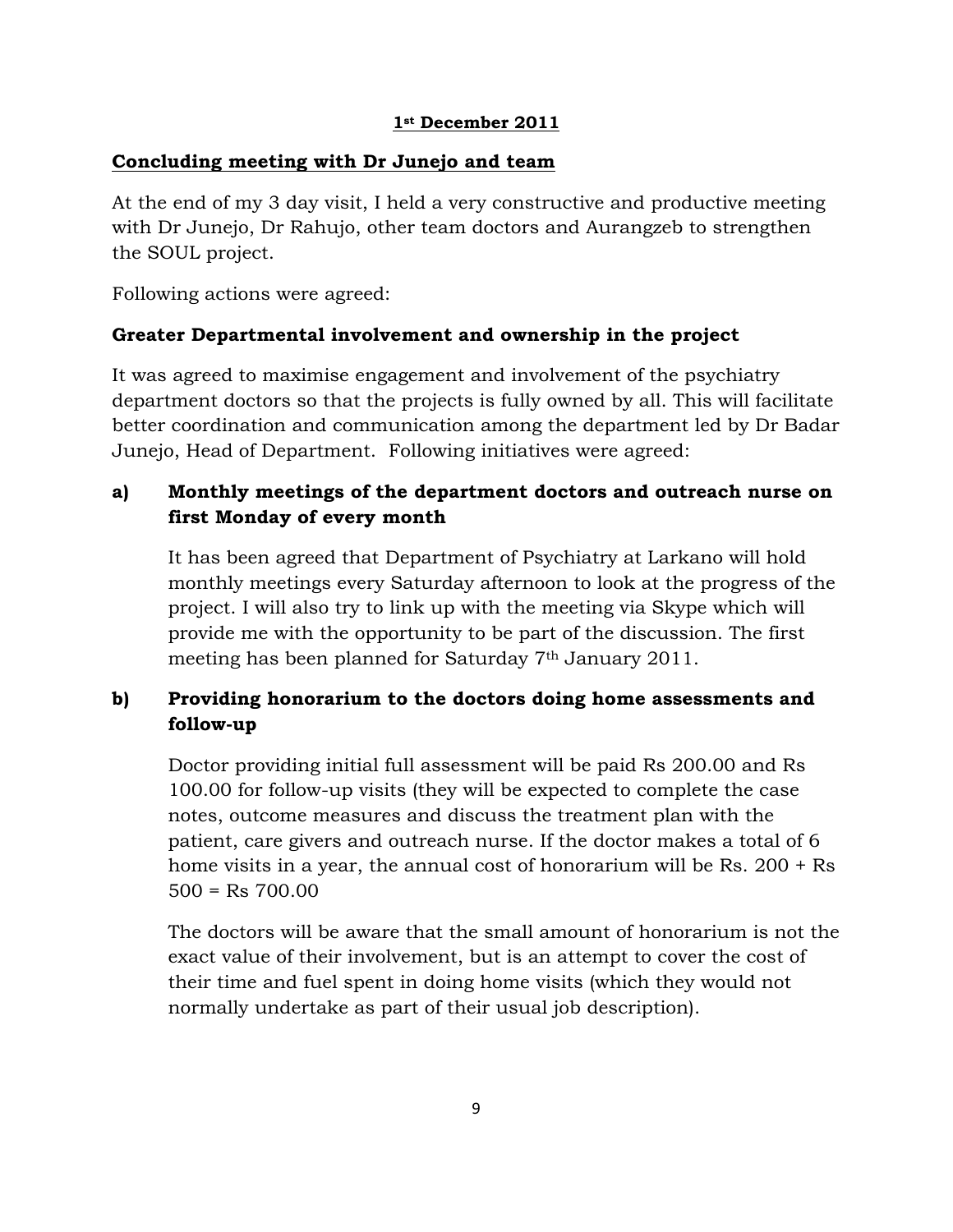#### **c) Record keeping**

#### **i) Clinical record keeping:**

A person having sound typing skills and computing know how (recording basic patient information, diagnosis, treatment, date of initial assessment with outcome measures (BPRS, CGI and GAF), follow up visits by psychiatrists with 4 monthly BPRS, CGI and GAF scores on XCEL spreadsheet.

## **ii) Expenses record keeping:**

Monthly record keeping needs to be inputted by the same person under the heading of:

- Salaries
	- o Nurse
	- o Record inputting clerk
- Honorarium for doctor
- Cost of medicines
	- o Depot injections
	- o Tablets
	- o Clozapine
- Stationary
- Website for the SOUL project
- Miscellaneous

#### **d) Principles of antipsychotic medication prescribing**

One oral antipsychotic medication to be considered at any given time. The SOUL project team have agreed to follow the steps below as guideline:

- Step 1: The team psychiatrist will initially start the patient on Haloperidol titrating the dose from 5mgs BD to maximum of 30mgs per day.
- Step 2: In the absence of clinical response, new generation antipsychotics from groups Risperidone, Olanzapine, Aripiprazole or Amisulpiride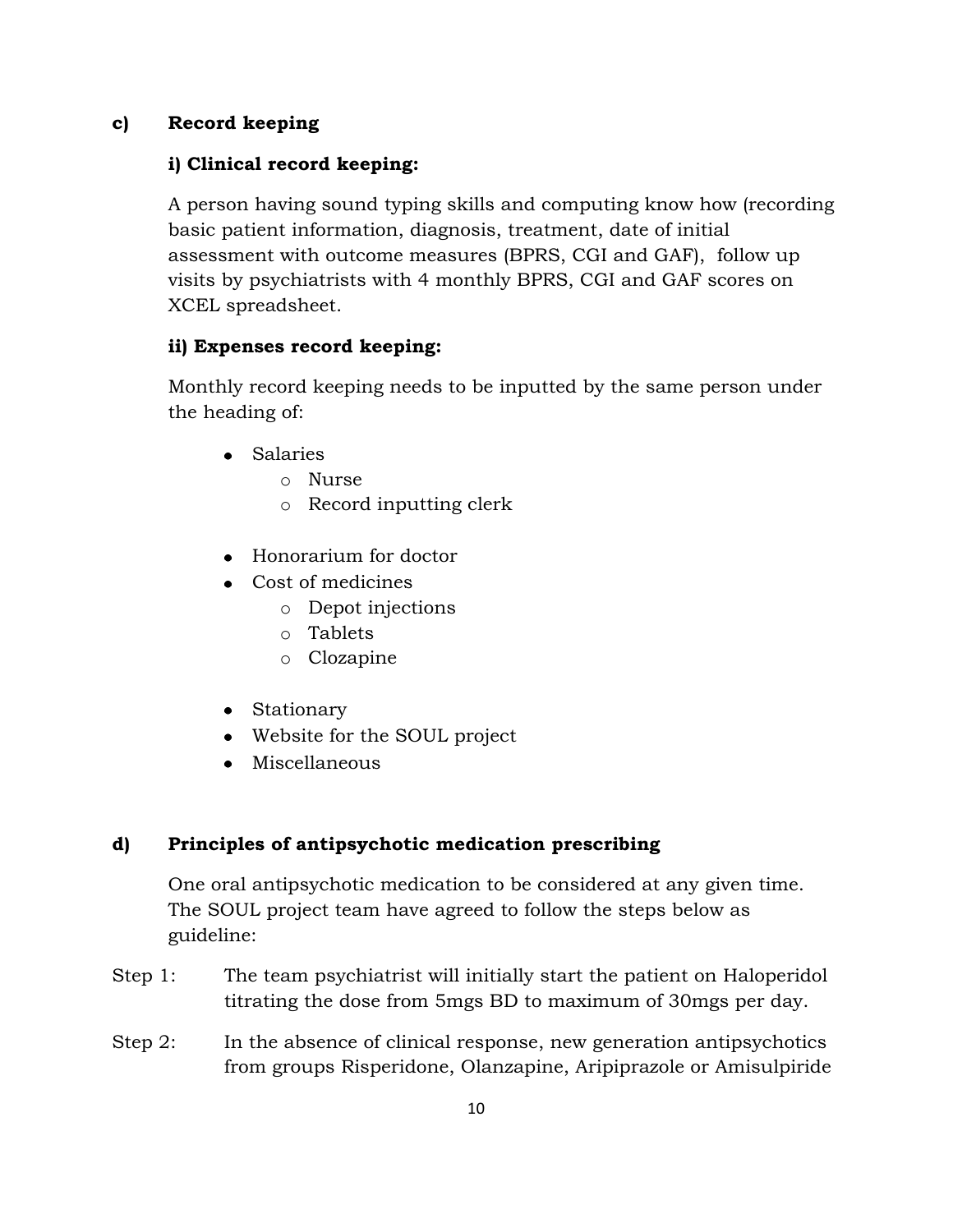may be tried at the maximum prescribing doses only after withdrawing Haloperidol.

- Step 3: In cases where patient is not compliant / adherent to oral medication or if the psychiatrist or the outreach nurse in their clinical judgement come to the conclusion that patient is unlikely to take the medication on daily basis, depot injection may be considered. The psychiatrist should aim to optimise the depot against clinical response and avoiding potential EPSE and secondary negative symptoms as well as depot as monotherapy. Rarely, a combination of depot with a low dose of new generation antipsychotic may be considered. In no situation, a patient should be prescribed three antipsychotics at a given time as their no research or clinical evidence that it is therapeutic. Moreover two or more antipsychotics prescribed increase the risk of neuroleptic malignant syndrome (NMS), reduced QT interval and Tardive Dyskinesia (TD)
- Step 4: Procyclidine prescription: This should not be routinely prescribed. Initiall Procyclidine could be prescribed in the dose of 5mgs BD in the first month. In the absence of EPSE, it needs to be reduced to 5mgs once a day in the second month and then stopped in 3rd month

#### **e) Identifying treatment resistant cases for Clozapine prescription**

Patients who fail to show adequate clinical response, i.e. 50% reduction in the BPRS scores, even after trial of 2 different combinations of treatments over a period of 6 months may be considered appropriate for the initiation on Clozapine treatment. The costs of Clozapine treatment for the patient will be higher (needs to be calculated and accounted in the SOUL project)

#### **f) Booklet for patients and Carers in Sindhi**

I met Pir Mazhar ul Haq, Sindh Minister for Education to discuss the publication of the Sindhi booklet on schizophrenia to be published through Sindhi Adabi Board and got his verbal agreement and approval. Makhdoom Saleemullah Siddiqui who works with Sindhi Adabi Board has already completed the Sindhi translation of the booklet. In case Sindhi Adabi Board is unable to do undertake this task, we have agreed